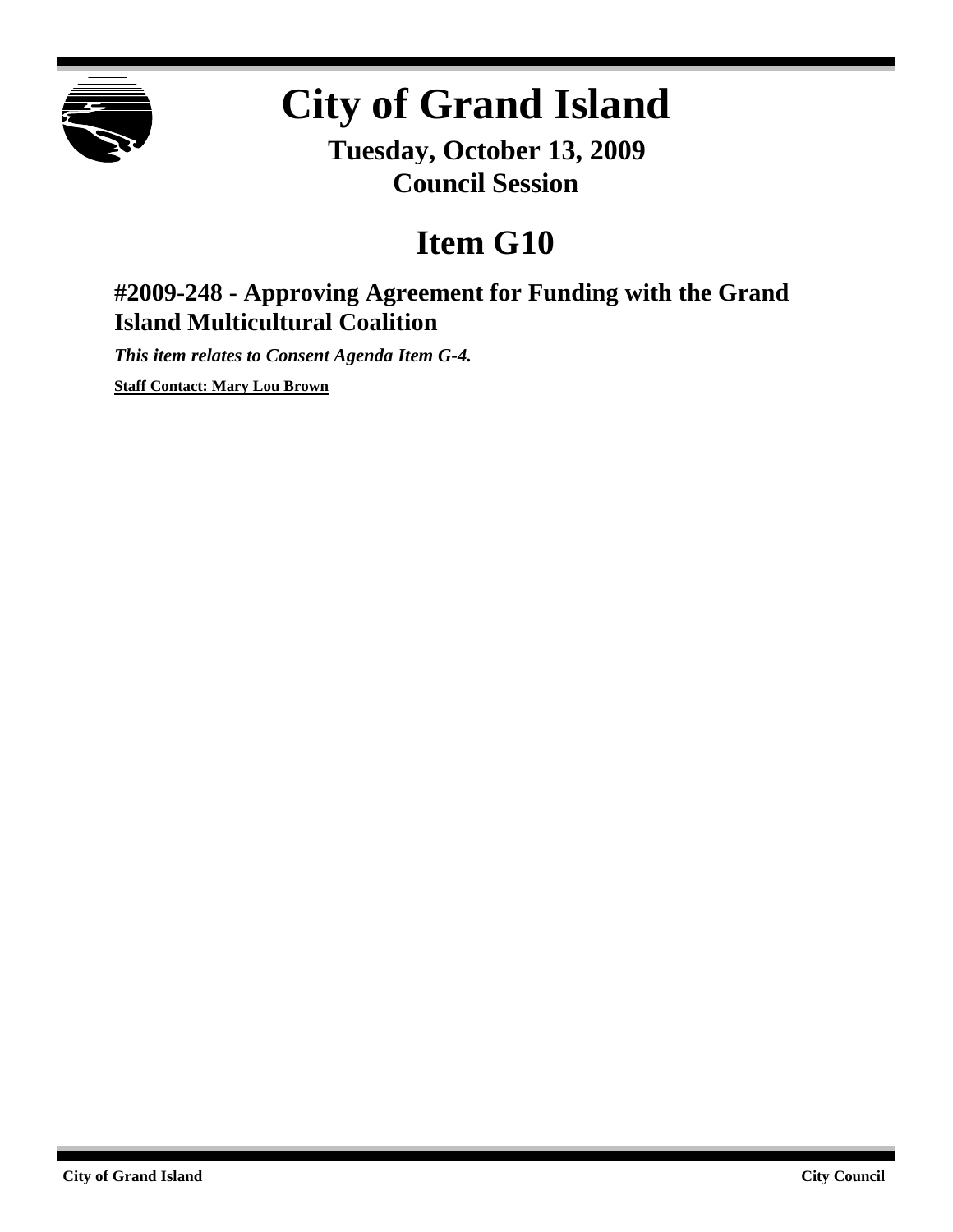#### **AGREEMENT**

 $_$ day of THIS AGREEMENT is made and entered into this 2009, by and between the CITY OF GRAND ISLAND, NEBRASKA, a Municipal Corporation, hereinafter referred to as "City", and THE MULTICULTURAL COALITION, a Nebraska non-profit corporation.

WHEREAS, the City is authorized pursuant to Neb. Rev. Stat. §16-246 to maintain the peace, good government, and welfare of the City, and for promoting the public health, safety, convenience, comfort, morals and the general interests and welfare of the inhabitants of the city; and

WHEREAS, The Multicultural Coalition was formed to respond to the needs of the increasingly culturally diverse city of Grand Island; and

WHEREAS, the City desires to contract with The Multicultural Coalition to provide a comprehensive service delivery center that serves new immigrants, reduces duplication of services, better utilizes the time of clients and service providers, eliminates barriers to services, and stretches limited financial resources of service providers.

NOW, THEREFORE, in consideration of the mutual promises set forth herein, the City and CHRC agree as follows:

**Responsibilities.** The Multicultural Coalition agrees to provide a comprehensive  $1$ service delivery center that serves new immigrants, reduces duplication of services, better utilizes the time of clients and service providers, eliminates barriers to services, and stretches limited financial resources of service providers.

Compensation. In consideration of The Multicultural Coalition performing the  $2.$ services provided for in this agreement, the City agrees to pay The Multicultural Coalition Eight Thousand Dollars (\$8,000.00). Such payment to be paid upon the execution of this agreement by all parties, and upon approval of this agreement by the Grand Island City Council.

Term. This agreement shall take effect upon its approval by the City Council and 3. execution by the Mayor, and shall terminate on September 30, 2010.

Limitation. The Multicultural Coalition hereby agrees that the money paid by  $\overline{4}$ . the City hereunder shall be used solely and specifically for the purposes stated in their budget presentation for the 2009-2010 fiscal year.

Entire Agreement. This agreement constitutes the entire agreement between the 5. City and The Multicultural Coalition notwithstanding any other oral agreements or understandings to the contrary and may be amended only in writing, approved and executed as required by law.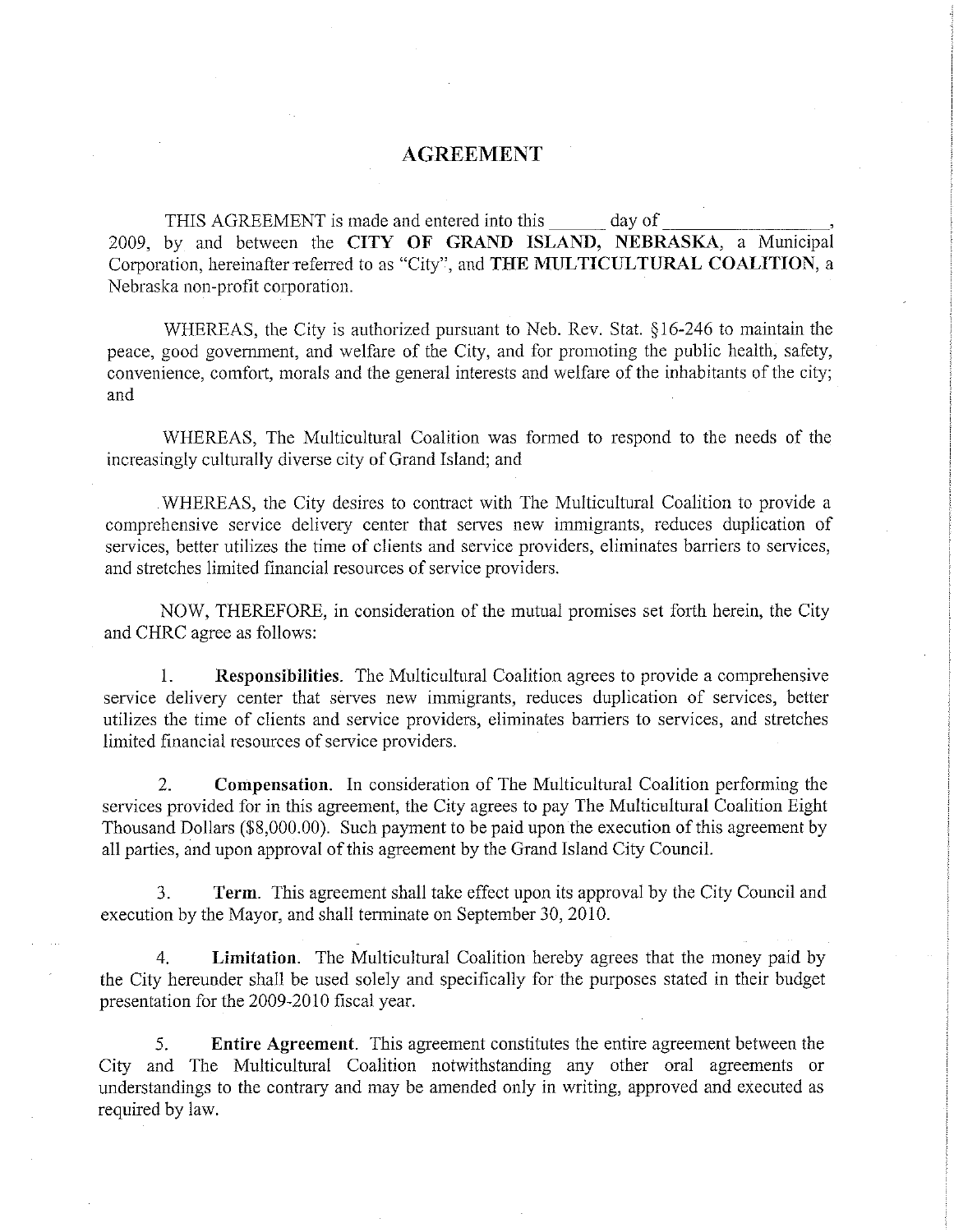IN WITNESS WHEREOF, this agreement is executed by the respective parties.

CITY OF GRAND ISLAND, NEBRASKA, A municipal corporation,

By:

Margaret Hornady, Mayor

Attest:

RaNae Edwards, City Clerk

#### THE MULTICULTURAL COALITION, a Nebraska non-profit corporation,

#### By:

Anita Pinon, Director

| STATE OF NEBRASKA |        |
|-------------------|--------|
|                   | $\sum$ |
| COUNTY OF HALL    |        |

, 2009, before me, the undersigned, a Notary Public in and for said On County and State, personally appeared Anita Pinon, Director of The Multicultural Coalition, a Nebraska Non-Profit Corporation, known personally to me to be the identical person who signed the foregoing Agreement and acknowledged the execution thereof to be her voluntary act and deed for the purpose therein expressed.

WITNESS my hand and notarial seal the date above written.

Notary Public